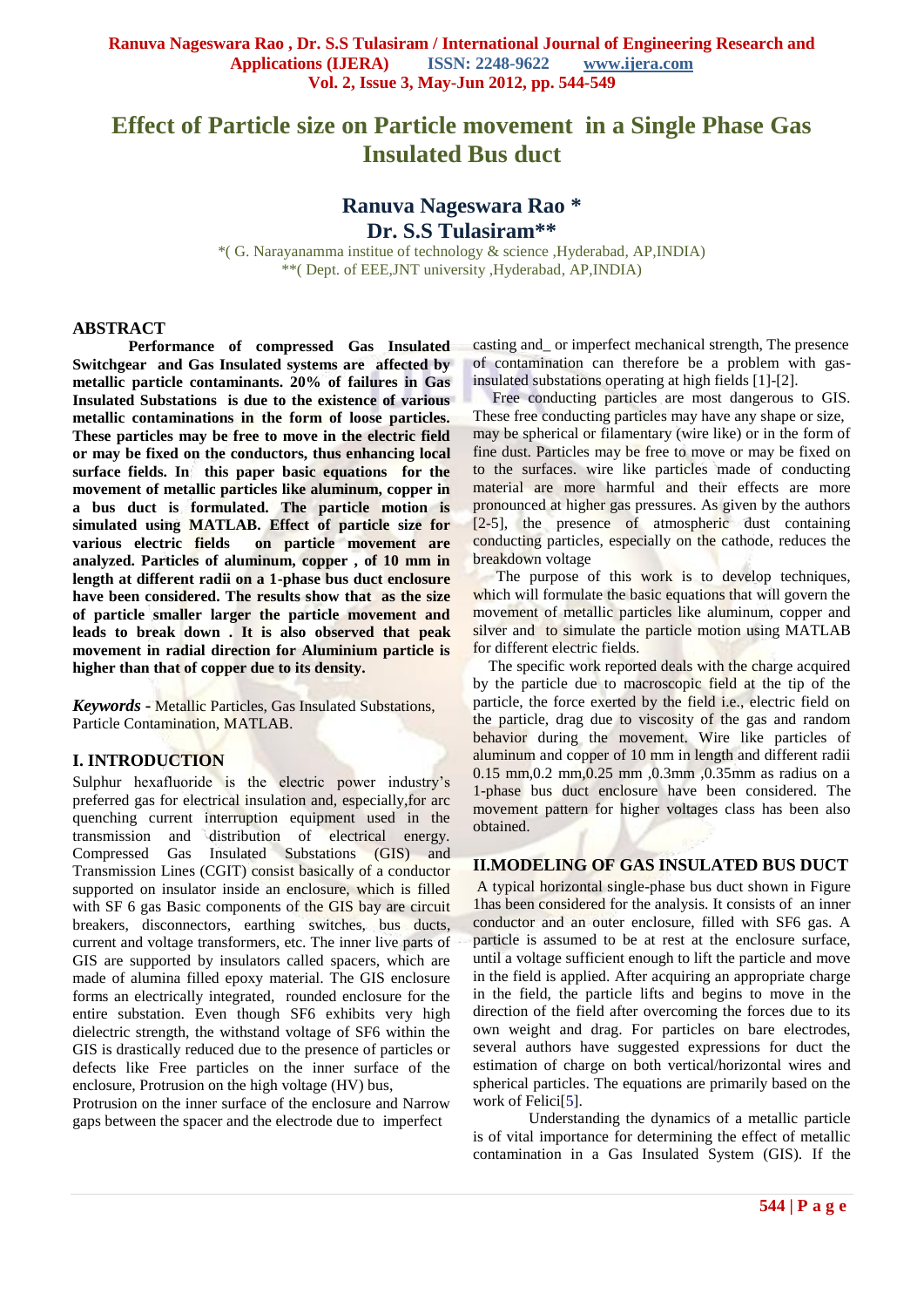#### **Ranuva Nageswara Rao , Dr. S.S Tulasiram / International Journal of Engineering Research and Applications (IJERA) ISSN: 2248-9622 www.ijera.com Vol. 2, Issue 3, May-Jun 2012, pp. 544-549**

motion pattern of a metallic particle is known, the probability of particle crossing a coaxial gap and causing a



Fig. 1. Typical single phase gas insulated bus

flashover can be estimated. The lift-off field for a particle on the surface of an electrode can be estimated by solving the motion equation. A conducting particle in motion in an external electric field will be subjected to a collective influence of several forces. The forces are : -

 $^{(1)}$ 

-Electrostatic force (Fe)

- Gravitational force (mg)

- Drag force (Fd)

The motion equation is given by

$$
m\frac{a^2y}{dt^2} = F_e - mg - F_d
$$

where  $m =$  mass of the particle

 $y = displacement$  in vertical direction

Fe = Electrostatic force

 $g =$  gravitational constant

The charge acquired by a vertical wire particle in contact with a naked enclosure can be expressed as:<br> $Q = \frac{\pi \epsilon_0 l^2 E(t_0)}{c^2 l^2}$ 

(2)

 $\ln\left(\frac{2l}{r}\right)$ 

where Q is the charge on the particle until the next impact with the enclosure,  $l$  is the particle length, r is the particle radius,  $E(t0)$  is the ambient electrical field at  $t = t0$ . The charge carried by the particle between two impacts has been considered constant in the simulations.

The electric field in a coaxial electrode system at position of the particle can be written as:

$$
E(t) = \frac{v_m \sin wt}{[r_0 = y(t)] \ln(\frac{r_0}{n})}
$$
(3)

where Vm Sinwt is the supply voltage on the inner electrode, r0 is the enclosure radius, ri is the inner conductor radius y(t) is the position of the particle which is the vertical distance form the surface of the enclosure towards the inner electrode.

The electrostatic force is

 $Fe = K Q E(t)$ 

Where K is a corrector and is a factor less than unity. However, for length-to-radius ratios greater than 20 the correction factor, K, is close to unity

 $(4)$ 

The drag force is given by:  
\n
$$
F_d = y\pi r (6\mu K d(y) + 2.656 [\mu \text{g} y]^{0.5})
$$
 (5)

where y is the velocity of the particle,  $\mu$  is the viscosity of the fluid (SF6 : 15.5\_10−6kg/m\_s at 200C), r is the particle radius,  $\rho$ g is the gas density, l is the particle length, Kd(y) is a drag coefficient.

The influence of gas pressure on the drag force is given by empirical formula.

$$
\rho_g = 7.118 + 6.332p + 0.2032p \tag{6}
$$

where  $\rho_{\mathbf{g}}$  = density  $p =$  Pressure of the gas and 0.1 < p < 1mboxMPa.

The restitution coefficient for copper and aluminum particles seem to be in the range of  $0.7$  to  $0.95$ : $R = 0.8$ implies that 80% of the incoming impulse of the particle is preserved when it leaves the enclosure.

The motion equation (1) using all forces can therefore be expressed as

$$
m\frac{d^2y}{dt^2} = \frac{\pi\epsilon_0 l^2 E(t_0)}{\ln\left(\frac{2l}{r}\right) - 1} \cdot \frac{V_m \sin wt}{[r_0 = y(t)]\ln\left(\frac{r_0}{r_1}\right)} - mg
$$
  
-y\pi r(6\mu Kd(y) + 2.656[\mu\rho g|y]^{0.5}) (7)

The above equation is a second order non-linear differential equation and in this paper, the equation is solved using MATLAB by Runge- Kutta 4th Order Method.

#### **III.SIMULATION OF PARTICLE MOTION**

In order to determine the random behavior of moving particles, the calculation of movement in axial and radial directions was carried at every time step using rectangular random numbers. Simulation is carried out using MATLAB software. The above simulation yields the particle movement in the radial direction only. However, the configuration at the tip of the particle is generally not sufficiently smooth enough to enable the movement unidirectional. This decides the movement of particle in axial direction. The randomness of movement can be adequately simulated by Monte-Carlo method. In order to determine the randomness, it is assumed that

the particle emanates from its original site at any angle less than φ, where  $\varphi/2$  is half of the solid angle subtended with the vertical axis. At every step of movement, a new rectangular random number is generated between 0 and 1 and modified to  $\varphi$ . The angle thus assigned, fixes the position of particle at the end of every time step, and in turn determines the axial and radial positions. The position in the next step is computed on the basis of equation of

motion with new random angles as described above.

#### **IV RESULTS AND DISCUSSIONS**

Table 1 shows the radial and axial movement of the particle in a 3- Phase Gas Insulated Bus duct. The results have been presented by using Monte-Carlo Technique also shown in Table 1. Figure 2 to Figure 9 shows the movement patterns of copper and aluminum particles in Electric Field and with Monte Carlo Technique for applied voltages of 100 kV and 132 kV respectively. The radius of the particles in the case is considered as 0.15 mm,0.2 mm,0.25 mm ,0.3mm ,0.35mm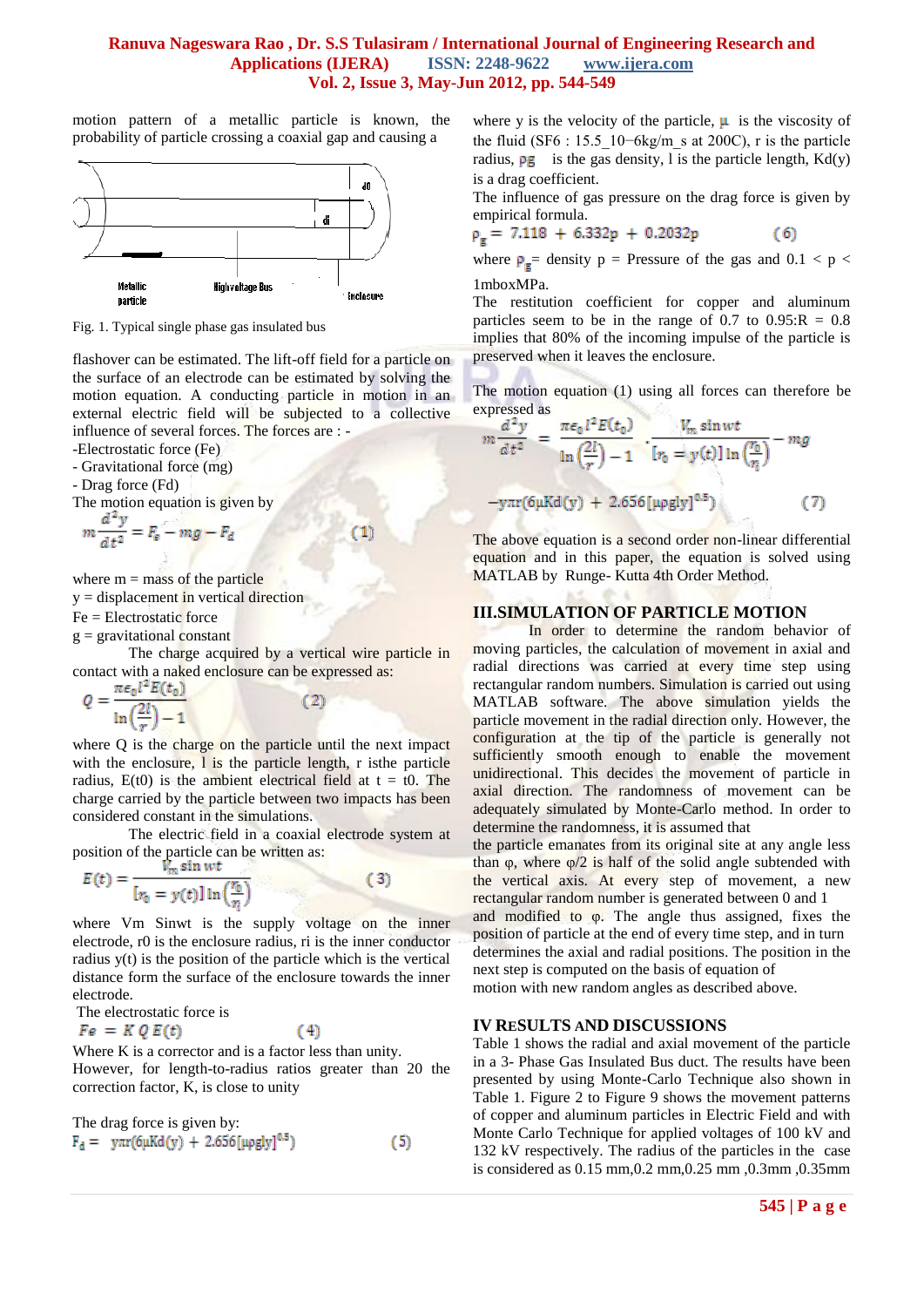## **Ranuva Nageswara Rao , Dr. S.S Tulasiram / International Journal of Engineering Research and Applications (IJERA) ISSN: 2248-9622 www.ijera.com Vol. 2, Issue 3, May-Jun 2012, pp. 544-549**

and length of the particle as 10 mm. It is observed that the highest displacement in radial direction during its upward journey is simulated to be 33.09 mm for 132 kV GIS at a

| Table: I Radial movement of aluminum and copper particles with |  |
|----------------------------------------------------------------|--|
| and without Monte-Carlo technique for 100 KV.                  |  |

| Voltage | Type of  | Radius<br>οf | Max. Radial    |
|---------|----------|--------------|----------------|
| KV      | material | particle     | Movement       |
|         |          | (mm)         | (mm)           |
|         |          | 0.15         | 28.2478<br>496 |
| 100     | Al       | 0.2          | 17.4875        |
|         |          | 0.25         | 8.9165         |
|         |          | 0.3          | 4.5377         |
|         |          | 0.15         | 4.9433         |
|         | Cu       | 0.2          | 1.0697         |
|         |          | 0.25         | 0.4143         |
|         |          | 0.3          | 0.2178         |

*Table:2 Radial movement of aluminum and copper particles with and without Monte-Carlo technique for 132 KV*

| Voltage | Type of<br>material | Radius<br>οf<br>particle | Max. Radial<br>Movement |
|---------|---------------------|--------------------------|-------------------------|
| KV      |                     | (mm)                     | (mm)                    |
|         |                     | 0.15                     | 33.0187                 |
| 132     | A1                  | 0.2                      | 19.5523                 |
|         |                     | 0.25                     | 13.7561                 |
|         |                     | 0.3                      | 7.2914                  |
|         |                     | 0.15                     | 10.4421                 |
|         | Cu                  | 0.2                      | 3.5681                  |
|         | 0.25                | 1.0183                   |                         |
|         |                     | 0.3                      | 0.5318                  |

Particle radius of 0.15 mm ( Table 2)..As the radius increases the maximum radial movement decreases However, it is noticed that at a voltage of 100 kV the particle lowest max displacement is 0.2178806 mm only for Copper particle .It is noticed that the movement of copper particle is far less than aluminum particle of identical size. This is expected due to higher density of copper particle. The radial movement of aluminum and copper particles are calculated using Monte-Carlo technique for the voltages 100 kV,132 kV for different radii with a solid angle of 1degree.



Figure:2 Particle Movement for Al / 100 KV / 10 mm / 0.15 mm radius / 76mm - 25mm Enclosure



Figure:3 Particle Movement for

Al/ 100KV / 10 mm / 0.20 mm radius / 76mm - 25mm Enclosure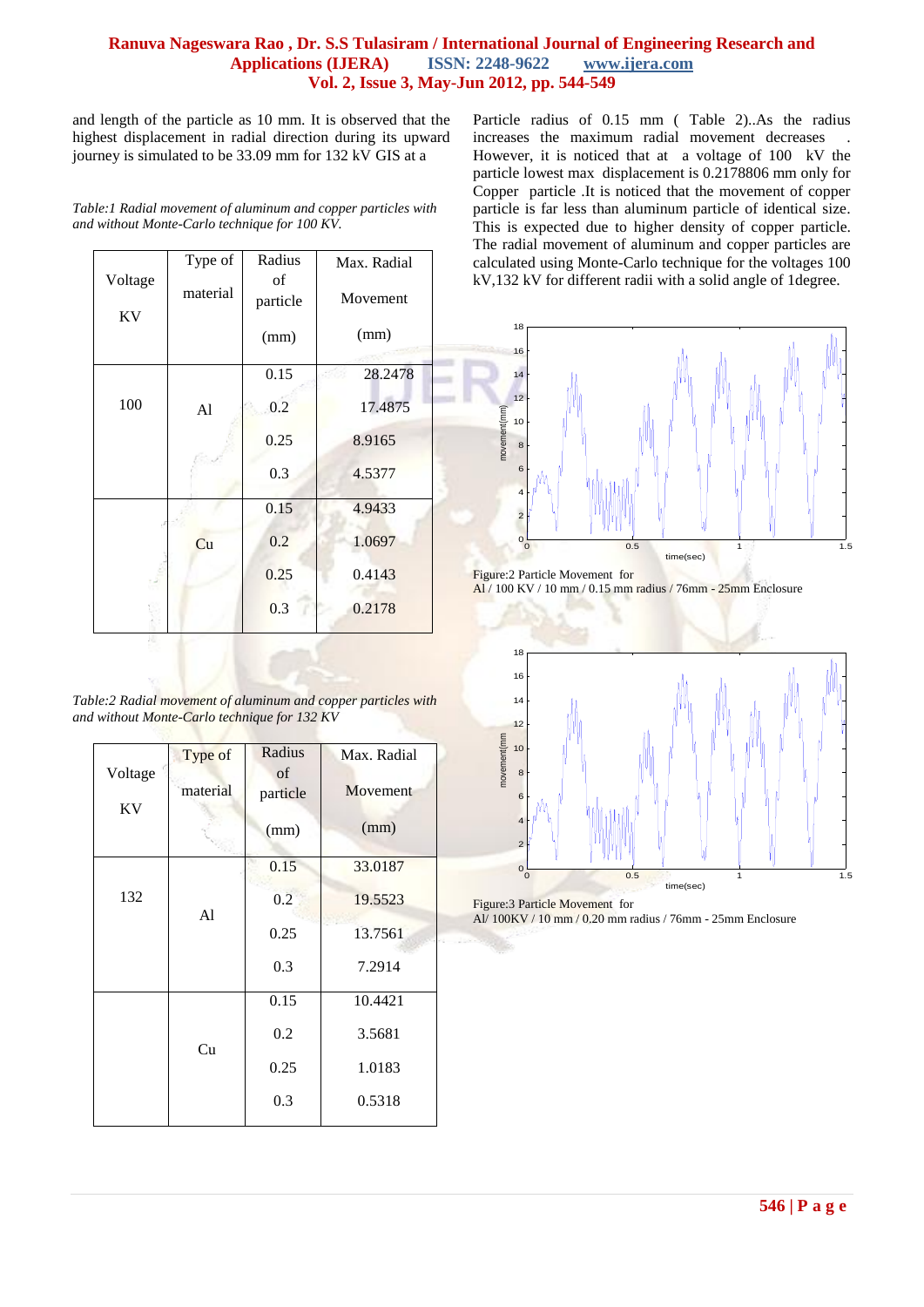





Figure:5 Particle Movement for Al / 100 KV / 10 mm / 0.30 mm radius / 76mm - 25mm Enclosure



Figure:6 Particle Movement for Cu/ 100 KV / 10 mm / 0.15 mm radius / 76mm - 25mm Enclosure



Figure:7 Particle Movement for Cu / 100 KV / 10 mm / 0.20 mm radius / 76mm - 25mm Enclosure



Figure:8 Particle Movement for Cu/ 100 KV / 10 mm / 0.25 mm radius / 76mm - 25mm Enclosure





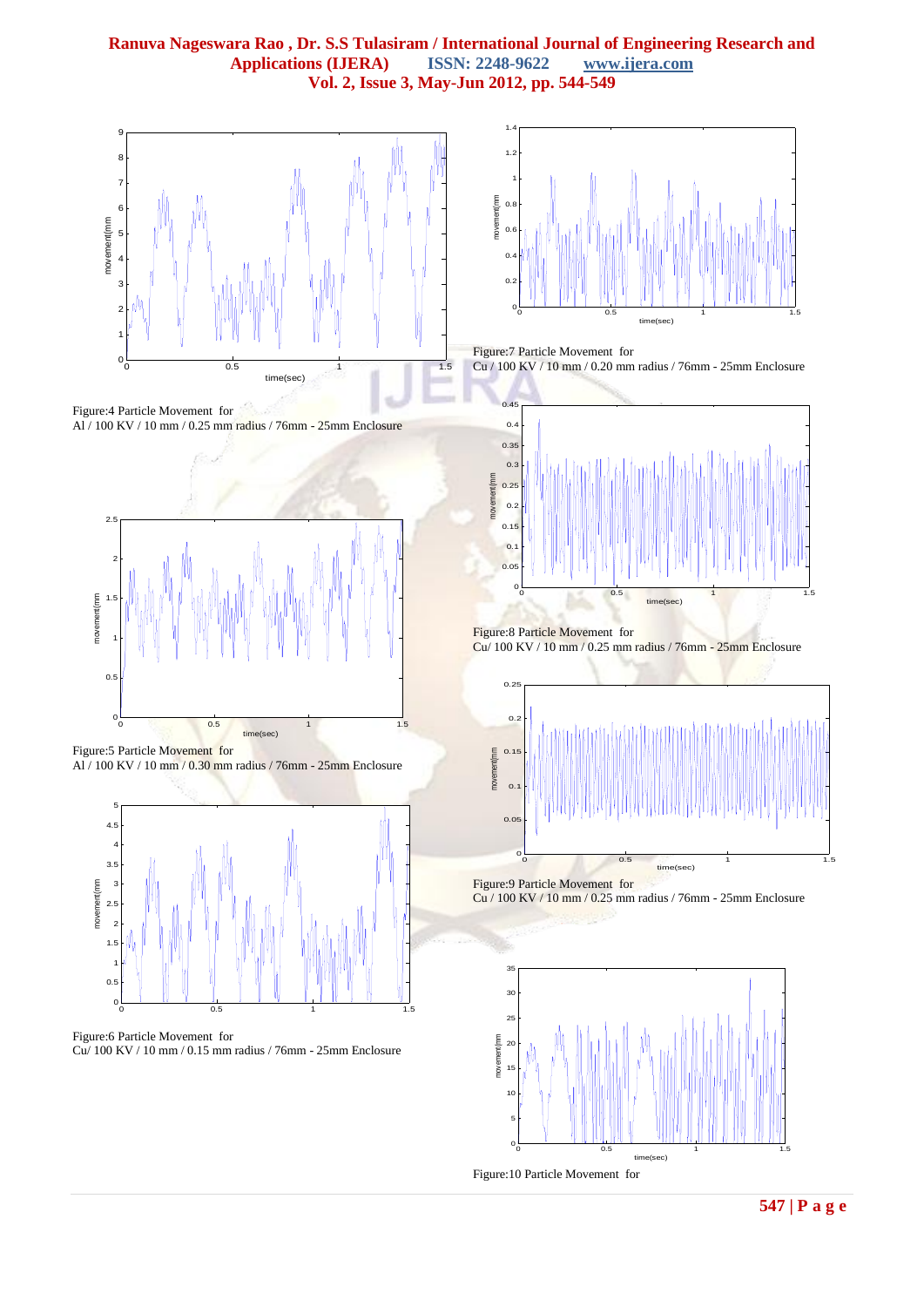## **Ranuva Nageswara Rao , Dr. S.S Tulasiram / International Journal of Engineering Research and**   $\Delta$ pplications (IJERA) **Vol. 2, Issue 3, May-Jun 2012, pp. 544-549**

Al / 132 KV / 10 mm / 0.15 mm radius / 76mm - 25mm Enclosure







Figure:12Particle Movement for Al / 132 KV / 10 mm / 0.25 mm radius / 76mm - 25mm Enclosure



Figure:13 Particle Movement for Al / 132 KV / 10 mm / 0.30 mm radius / 76mm - 25mm Enclosure







Figure:15 Particle Movement for Cu / 132 KV / 10 mm / 0.20 mm radius / 76mm - 25mm Enclosure



Figure:16 Particle Movement for Cu/ 132 KV / 10 mm / 0.25 mm radius / 76mm - 25mm Enclosure